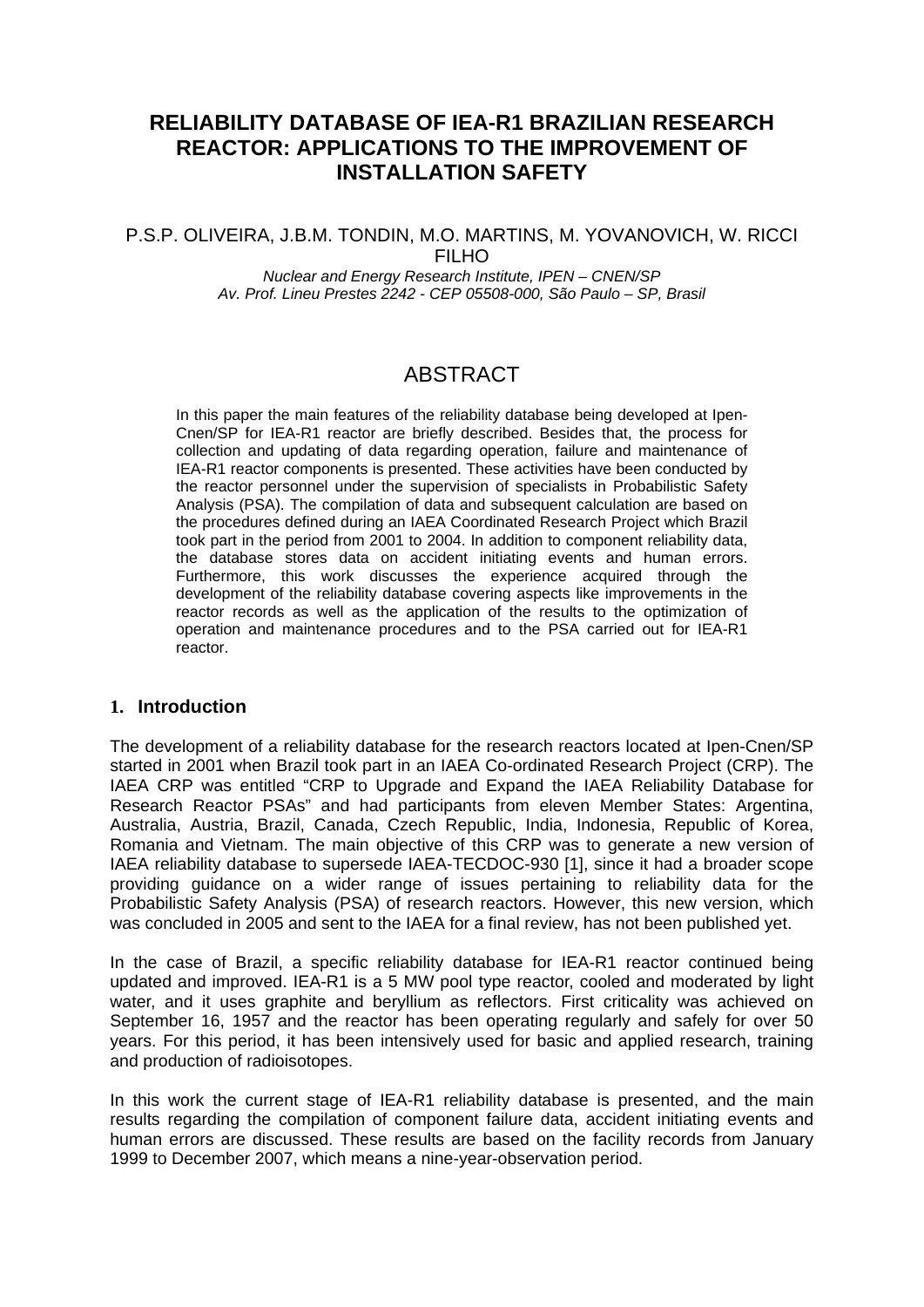The main features of the reliability database are described in section 2. A brief explanation of the process for collection and updating of data regarding operation, failure and maintenance of IEA-R1 reactor is presented in section 3. The methods used for the compilation of data are explained in section 4. This work also covers the main applications of the reliability data in the safety analysis of IEA-R1 reactor as well as in the improvement of operating and maintenance procedures of the facility. These aspects will be discussed in section 5 followed by the conclusions in section 6.

## **2. Main Features of the Reliability Database of IEA-R1 Reactor**

The reliability database of IEA-R1 reactor consists of a set of connected Microsoft Excel spreadsheets (input data and output/final data) with necessary information:

- to generate estimates of component failure rates/probabilities of failure on demand and accident initiating events frequencies; and
- to compile human error evidences related to reactor operation and maintenance.

The generation of these data aims to give support to several technical areas of Ipen-Cnen/SP for the development of reliability and safety analyses of the local research reactors or other similar facilities.

The information gathered in this database mainly covers:

**Component Technical/Engineering Data.** Technical characteristics of IEA-R1 reactor components are stored in the database (type, size, rating, fluid, manufacturer, model, location, etc.). For the definition of component boundaries, the criteria defined by the reactor personnel are followed. Also, the guidance given in IAEA-TECDOC-636 [2] and some definitions in OREDA Handbook [3] should be considered.

**Component Operational Data.** Records of continuous operating times between consecutive interruptions (either planned shutdowns or not) and the number of demands of the components per reactor operation are stored in the database. In addition, cumulative operating times and number of demands are also computed. In some special cases, the operating time is recorded using one of the installed "timers" and the number of demands is recorded by "counters".

**Component Maintenance Data.** Every maintenance activity (preventive, corrective or predictive), concerning each reactor component, is recorded in the database. Some details such as: description of the work done, execution time, and so on, are also registered. For IEA-R1, these data may be extracted directly from the maintenance database already developed by the Reactor Maintenance Division personnel.

**Component Failure Data.** All component failures are reported and verified in order to identify their causes, effects on system / subsystem, actions taken and recovery time. The database stores, whenever possible, the exact times of failure occurrence and detection as well as the time of component restoration to service. Component failure modes are identified and coded according to Table III of IAEA-TECDOC-930 [1].

**Data Analysis.** Part of the data stored in the database can be processed in order to generate estimates of component reliability parameters. The approach implemented in this database is based on the assumption that failure times are exponentially distributed. It generates an estimate of the constant failure rate (that is the inverse of the "mean time to failure") associated to each time-related component failure mode. The analysis includes the calculation of a 90% confidence interval estimate (uncertainty limits) for each component failure rate or probability of failure on demand. The MLE (maximum likelihood estimator) for the failure rate / probability of failure on demand is calculated. The Chi-Square distribution is used to derive the confidence bounds for the mean of these parameters. The algorithms to calculate these estimates are implemented in a Microsoft Excel spreadsheet which was developed during the IAEA CRP.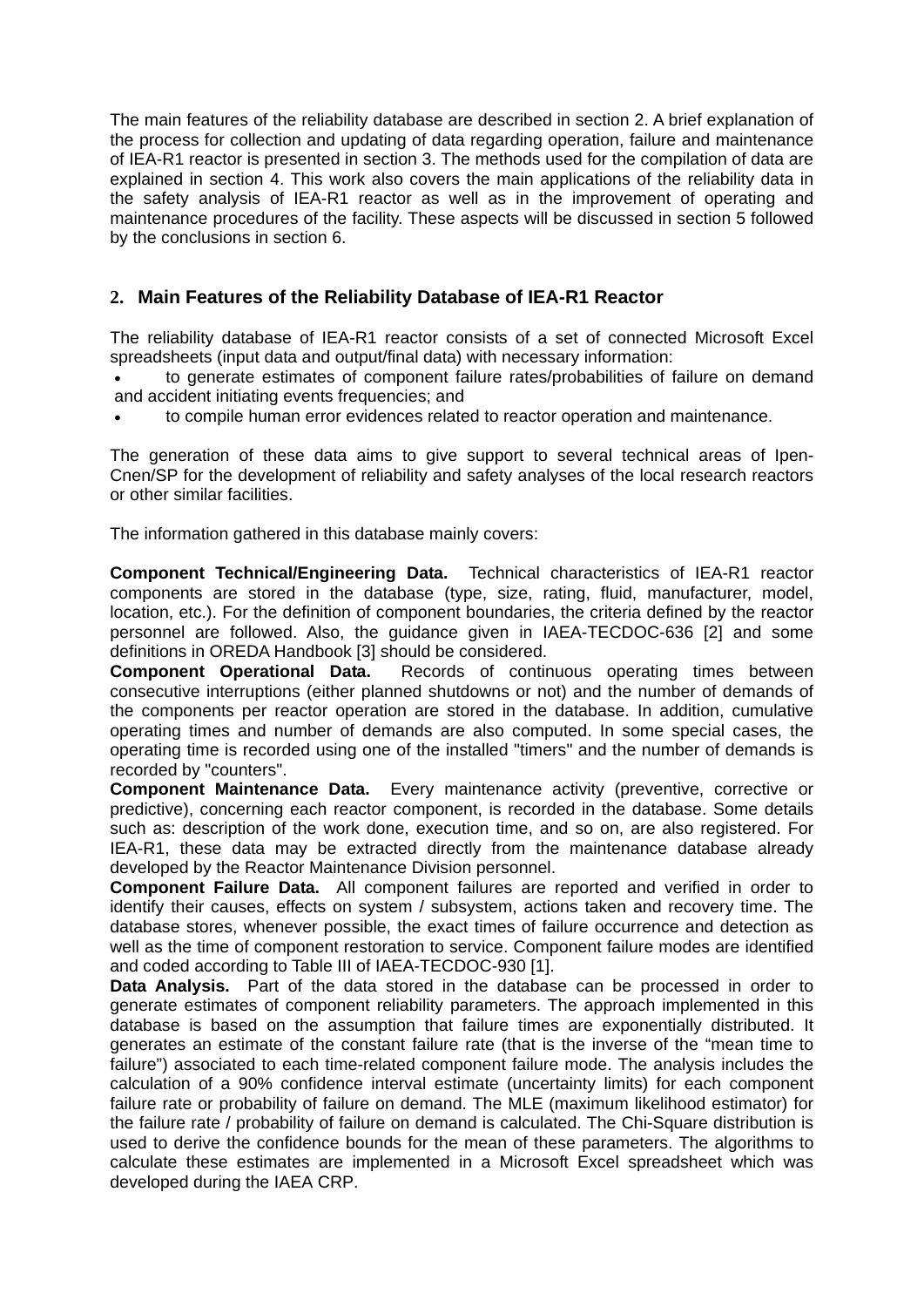**Accident Initiating Events and Human Errors Data.** Occurrences identified as accident initiating events precursors and/or human errors are stored in the database in order to be investigated and properly grouped.

#### **3. Process for collection and updating of data related to operation, failure and maintenance of IEA-R1 Reactor**

Although IEA-R1 reactor has been operating for over fifty years, it has not been possible to completely restore its operational experience since many records of the past history of this facility had information which was incomplete or dubious. Besides that, some important modifications occurred in IEA-R1 in the past. In 1976 the reactor cooling system was duplicated whereas in 1997 a few changes were accomplished in order to increase its power level from 2 MW to 5 MW and to extend its operating cycle to continuous 64 hours per week. Therefore, it was agreed with the reactor personnel to consider the restoration of the records from the year of 1999.

The process for collection and updating of data regarding IEA-R1 reactor will be described below. These tasks have been conducted by the reactor personnel under the supervision of specialists in reliability engineering and PSA. Data on abnormal / unusual occurrences are extracted from the following sources: logbooks, reactor start-up checklist, reactor shutdown checklist, reactor operation datasheets, corrective maintenance datasheets, etc.

Considering the proposed content of IEA-R1 reliability database, two different forms have been introduced to collect input data: (1) Form-1 used for the identification and analysis of abnormal / unusual occurrences during reactor operation and maintenance; (2) Form-2 used to record operating times and number of demands of the main reactor components.

#### **3.1. Identification and analysis of abnormal/unusual occurrences during IEA-R1 reactor operation and maintenance**

To fill in the spreadsheet used for the identification and analysis of abnormal / unusual occurrences, the following procedures and criteria are adopted:

Data on abnormal / unusual occurrences extracted from logbooks or from other documents are first assessed and then classified according to the event type: component failure, accident initiating event, human error, common cause failure and maintenance activity.

• Occurrences related to inadvertent reactor shutdown (SCRAM) are taken into consideration in order to record the number of demands of the Reactor Protection System.

• Occurrences related to inadvertent reactor shutdown (SCRAM) due to loss of offsite power (LOSP) are recorded so as to estimate the number of demands of the emergency power supply systems.

• Failures detected upon preventive maintenance or in a shutdown state of the reactor may be compiled if there is evidence that these failures will be revealed in the next operational phase of the component.

• Further screening can be done to exclude component failures that have no significant impact on reactor safety, and to include component failures related to safety systems and their support systems.

• Failures in which the direct cause is a human error are not taken into account for component failures rates, but are modelled separately.

• Occurrences classified as potential accident initiating events (or initating events precursors) are reproduced in a separate datasheet to verify their association with the events listed in IAEA Safety Standards Series No. NS-R-4 [4].

• Each item failed is assigned a component type code according to standardized codification set by IAEA [1]. Examples: fission counter - ACF; ionisation chamber - ACI; sensor pool water level - ALR; sensor pressure difference - APD; sensor conductivity - AQC; radiation monitoring alarm unit - ARU; sensor temperature - ATA; diesel generator,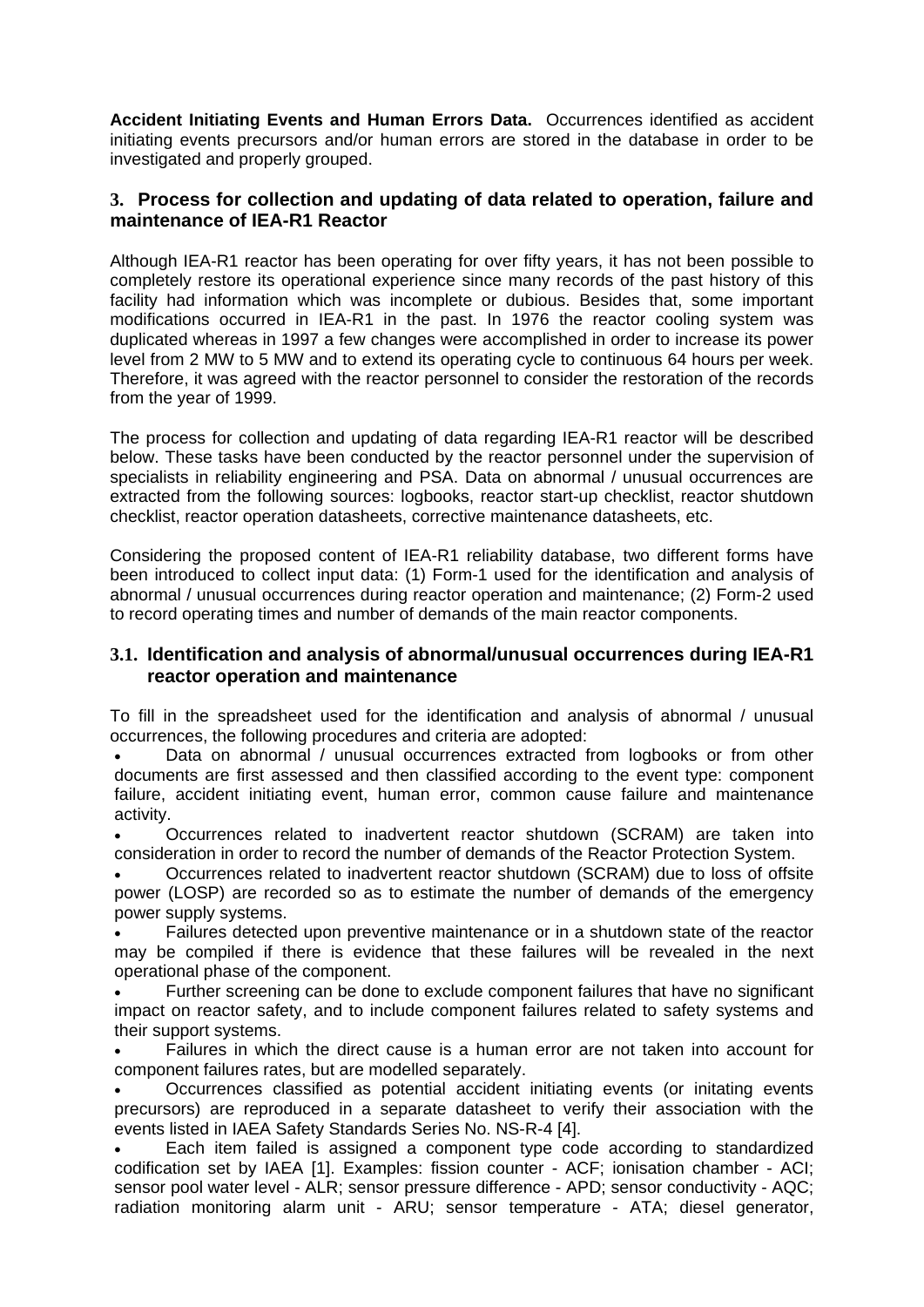emergency ac - DGA; etc. This task requires special attention to assure that the identified failure corresponds to an item within the component boundaries.

• Component boundaries are defined according to the guidelines provided in IAEA-TECDOC-636 [2]. Whenever the boundaries presented in reactor maintenance reports differ from the boundaries recommended in [2], specific definitions of reactor maintenance personnel are preferably adopted.

• Each failure record is assigned a failure mode code according to standardized codification set by IAEA [1]. Examples: failure to function - F; degraded failure - B; spurious function - K; failure to run - R; open circuit - I; erroneous signal - N; etc.

All the results should be carefully checked before being incorporated into the database.

#### **3.2. Recording the operating times and number of demands of the main IEA-R1 reactor components**

The operating times of IEA-R1 components are mainly derived from the records found in the datasheets generated during each reactor operation. Timers and counters are installed in a few important components, which are: control console, primary and secondary circuits cooling pumps, cooling tower fans, Ventilation and Air Conditioning (VAC) system fans, diesel generator groups and instrument air compressor. As a whole seventeen timers and three counters are installed in IEA-R1 in order to record exact operating hours and number of demands of these main components. In the case of the other components the operating times and number of demands are estimated based on either the values recorded in the reactor operation datasheets or the timers and counters of the main components.

In Figure 1 some examples of tables summarizing the annual totals calculated from the collection of operating times and number of demands of the main IEA-R1 components.

|       | Reactor          | Reactor      | Number of         | Reactor           | Reactor          | Number of     | Loss of               |            | <b>Mean Values</b> |               |            |
|-------|------------------|--------------|-------------------|-------------------|------------------|---------------|-----------------------|------------|--------------------|---------------|------------|
| Year  | <b>Operating</b> | Operating    | Reactor           | Operations -      | Operations -     | <b>SCRAMS</b> | <b>Off-Site Power</b> | Operating  | Operations/        | <b>SCRAM/</b> | LOSP/ year |
|       | Time (hours)     | Time (hours) | <b>Operations</b> | <b>High Power</b> | <b>Low Power</b> |               | (LOSP)                | hours/vear | year               | year          |            |
| 1999  | 2445:57:30       | 2445.96      | 65                | 49                | 16               | 26            | 9                     | 2.445.96   | 65.00              | 26.00         | 9,00       |
| 2000  | 2705:06:00       | 2705.10      | 69                | 57                | 12               | 21            | 17                    | 2.575.53   | 67.00              | 23.50         | 13,00      |
| 2001  | 1923:42:00       | 1923.70      | 55                | 49                | 6                | 23            |                       | 2.358.25   | 63.00              | 23.33         | 11,00      |
| 2002  | 1767:15:30       | 1767.26      | 73                | 50                | 23               | 10            | ŏ                     | 2.210.50   | 65.50              | 20.00         | 10,25      |
| 2003  | 1606:11:00       | 1606.18      | 54                | 44                | 10               | 35            |                       | 2.089.64   | 63.20              | 23.00         | 9,00       |
| 2004  | 2491:48:00       | 2491.80      | 77                | 46                | 31               |               |                       | 2.156.67   | 65.50              | 22.00         | 8,83       |
| 2005  | 2873:56:00       | 2873.93      | 57                | 49                | 8                | 22            | 14                    | 2.259.13   | 64.29              | 22.00         | 9.57       |
| 2006  | 2735:07:00       | 2735.12      | 70                | 50                | 20               | 38            | 19                    | 2.318.63   | 65.00              | 24.00         | 10.75      |
| 2007  | 1440:27:00       | 1440.45      | 42                | 30                | 12               | 20            |                       | 2.221,06   | 62,44              | 23,56         | 9,89       |
| Total | 19989:30:00      | 19989.50     | 562               | 424               | 138              | 212           | 89                    |            |                    |               |            |

| Year         | <b>Control Console</b> |                                        |               | Primary Circuit Pump B101-A (CP-BOM-01) |                                        |               | Primary Circuit Pump B101-B (CP-BOM-02) |                                        |               | <b>Heat Exchanger</b> |                           | <b>Heat Exchanger</b> |                           |
|--------------|------------------------|----------------------------------------|---------------|-----------------------------------------|----------------------------------------|---------------|-----------------------------------------|----------------------------------------|---------------|-----------------------|---------------------------|-----------------------|---------------------------|
|              | No. of Demands         | <b>Operation Data</b><br>Sheet (hours) | Timer (hours) | No. of Demands                          | <b>Operation Data</b><br>Sheet (hours) | Timer (hours) | No. of Demands                          | <b>Operation Data</b><br>Sheet (hours) | Timer (hours) | No. of Demands        | Operating Time<br>(hours) | No. of Demands        | Operating Time<br>(hours) |
| 1999         |                        | 2544:03:00                             | 2544.05       | 27                                      | 1101:49:00                             | 1101.82       | 34                                      | 1327:00:00                             | 1327.00       |                       | 665.65                    | 33                    | 1739.79                   |
| 2000         | 83                     | 2834:37:00                             | 2834.62       | 36                                      | 1284:35:00                             | 1284.58       | 39                                      | 1477:03:00                             | 1477.05       |                       | 1219.55                   | 29                    | 1540.23                   |
| 2001         |                        | 2004:26:00                             | 2004.43       | 59                                      | 1540:08:00                             | 1540.13       | 16                                      | 378:15:00                              | 378.25        |                       | 834.65                    | 28                    | 1071.38                   |
| 2002/b.t.    | 16                     | 407:58:00                              | 407.97        | 16                                      | 383:20:00                              | 383.33        |                                         | 0:00:00                                | 0.00          |                       | 183.05                    |                       | 200.28                    |
| 2002/t.      | 52                     | 1419:32:00                             | 1595.50       | 15                                      | 462:04:00                              | 466.48        | 26                                      | 885:41:00                              | 894.44        |                       | 406.24                    | 29                    | 950.11                    |
| 2003         | 58                     | 1646:32:30                             | 1930.58       |                                         | 282:17:00                              | 286.65        | 38                                      | 1161:40:00                             | 1275.69       |                       | 557.94                    | 35                    | 1558.04                   |
| 2004         | 94                     | 2602:52:00                             | 2725.50       | 58                                      | 1722:03:00                             | 1746.71       | 23                                      | 711:23:00                              | 727.80        |                       | 485.49                    | 39                    | 2139.27                   |
| 2005         | 63                     | 2962:45:00                             | 3058.67       | 19                                      | 1109:08:00                             | 1057.34       | 114                                     | 1581:34:00                             | 1872.78       |                       | 356.05                    | 43                    | 2545.12                   |
| 2006         | 85                     | 2814:52:00                             | 2939.04       | 42                                      | 1267:46:00                             | 1314.91       | 83                                      | 1355:51:00                             | 1307.99       |                       | 0.00                      | 49                    | 2678.40                   |
| 2007         | 45                     | 1481:00:00                             | 1567.49       | 19                                      | 272:44:00                              | 282.69        | 44                                      | 149:48:00                              | 1177.41       |                       | 0.15                      | 33                    | 1451.63                   |
| <b>Total</b> | 637                    | 20718:37:30                            | 21607.85      | 299                                     | 9425:54:00                             | 9464.65       | 417                                     | 10028:15:00                            | 10438.41      | 104                   | 4708.77                   | 324                   | 15874.26                  |

|  |  | Figure 1 - Operating times and Number of Demands of IEA-R1 Reactor Components |
|--|--|-------------------------------------------------------------------------------|
|  |  |                                                                               |

#### **4. Compilation of collected data to estimate component reliability parameters and other failure event frequencies**

The compilation of collected data is developed in a spreadsheet that is a calculation report to generate final data concerning component failure rates / probabilities of failure on demand. This calculation report (or intermediate spreadsheet) uses both data on abnormal / unusual occurrences mentioned in subsection 3.1 and data on operating times / number of demands described in subsection 3.2.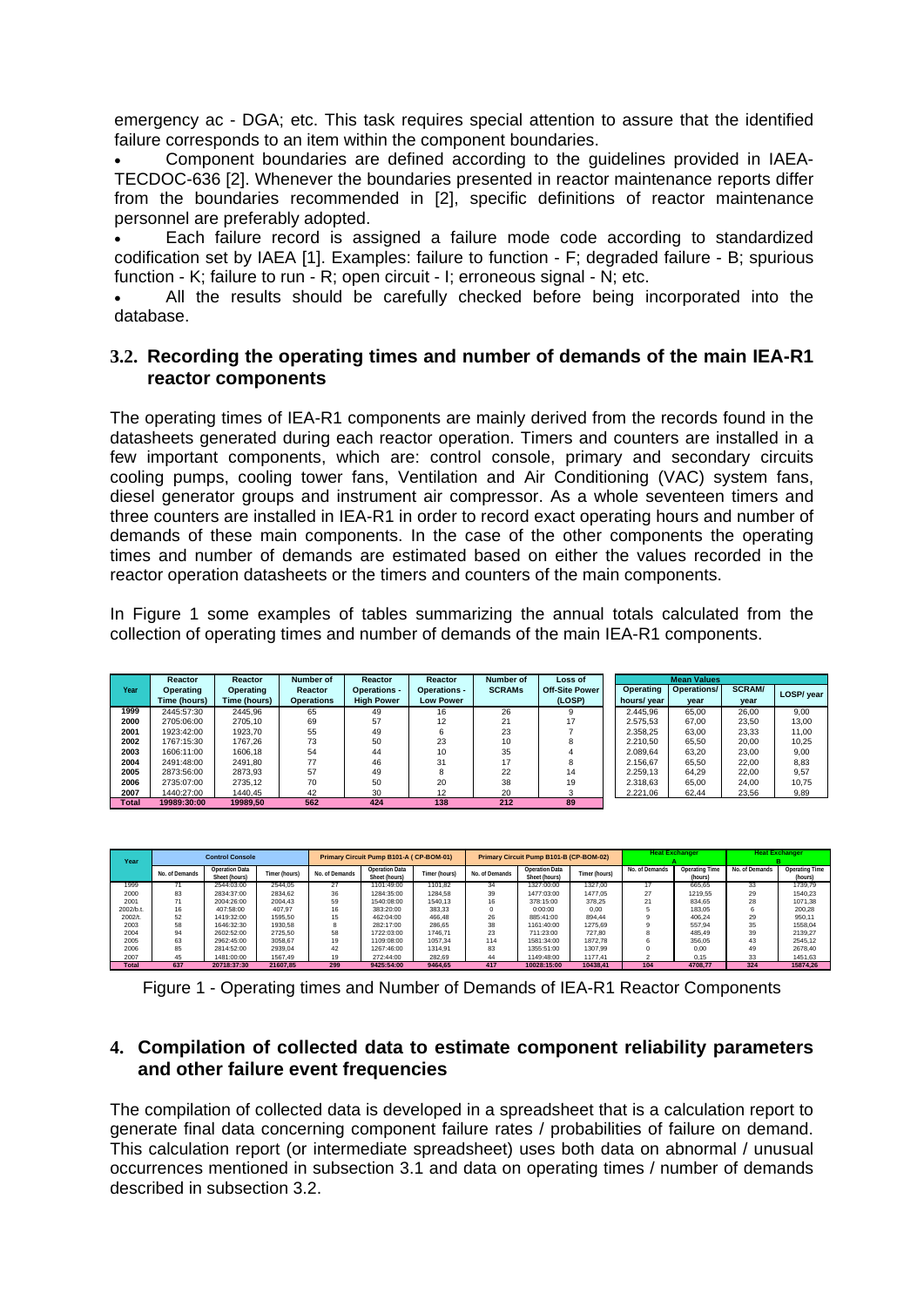In this calculation report the components are codified according to their types based on the three letter coding system standardized in IAEA-TECDOC-930 [1]. Besides that, this calculation report contains detailed technical descriptions of the analyzed component types and can be cross-referenced with the reliability parameters data table.

The data collected and reported in this study cover major components of the following IEA-R1 reactor systems: Reactor Core; Reactor Cooling System – Primary and Secondary Circuits; Instrumentation and Control System; Electrical Power Supply System; Ventilation and Air Conditioning System; Instrument Air System; etc.

Considering the observation period from January 1999 to December 2007, 557 failures of 108 different component types were compiled. The total operating time of IEA-R1 reactor during that period was 19989,5 hours. Mean values of component failure rates / probabilities of failure on demand and respective confidence intervals are calculated using the algorithms developed during the IAEA CRP and are compiled in a spreadsheet which format is presented in Table 1. Examples of the technical descriptions of IEA-R1 components are shown in Table 2.

Data stored in the IEA-R1 database can also be used to estimate the frequencies of accident initiating events and to assess occurrences related to human errors during the operational and maintenance procedures. During the nine-year-observation period from 1999 to 2007, over 350 events were identified as initiating events precursors. Among these events, 82 occurrences might have evolved to the initiating event "fuel cooling channel blockage". Based on these evidences, the estimated initiating event frequency is  $4.1 \times 10^{-3}$ /hr, since the total operating time of the reactor during the observation period is 19989,5 hours. In addition, 38 human errors were identified and grouped according to event types: failure to follow procedures or maintenance error (26); error of commission (9); and design error (3). Among these 38 events related to human errors, at least 25 could also be classified as precursors of accident initiating events. The scope of this database does not include quantitative derivation of human error data.

## **5. Application of the results to safety aspects of IEA-R1 Reactor**

It is important to mention that enhancement of accuracy and quality of reliability data has already been observed along these years at IEA-R1 reactor. In this sense, some factors presented a major contribution: more detailed descriptions of the abnormal/unusual occurrences or failures; more precise data on component failure times or failure detection times; records of exact operating times and number of demands obtained from timers and counters installed in the main reactor components; and more detailed descriptions of corrective maintenance activities including information on their durations. Besides that, there were changes in format and content of the records in logbooks and other operation datasheets aiming to include the information necessary to compose the reliability database.

Furthermore, component failure data resulting from this work was applied in the Probabilistic Safety Analysis (PSA) of IEA-R1 reactor. A master dissertation covering a partial PSA of IEA-R1 reactor was developed at Ipen-Cnen/SP and concluded in 2009 [5]. This work addressed the detailed analysis of the two main accident initiating events identified in the Safety Analysis Report of this facility, which are flow channel blockage and loss of coolant due to rupture of primary circuit boundary.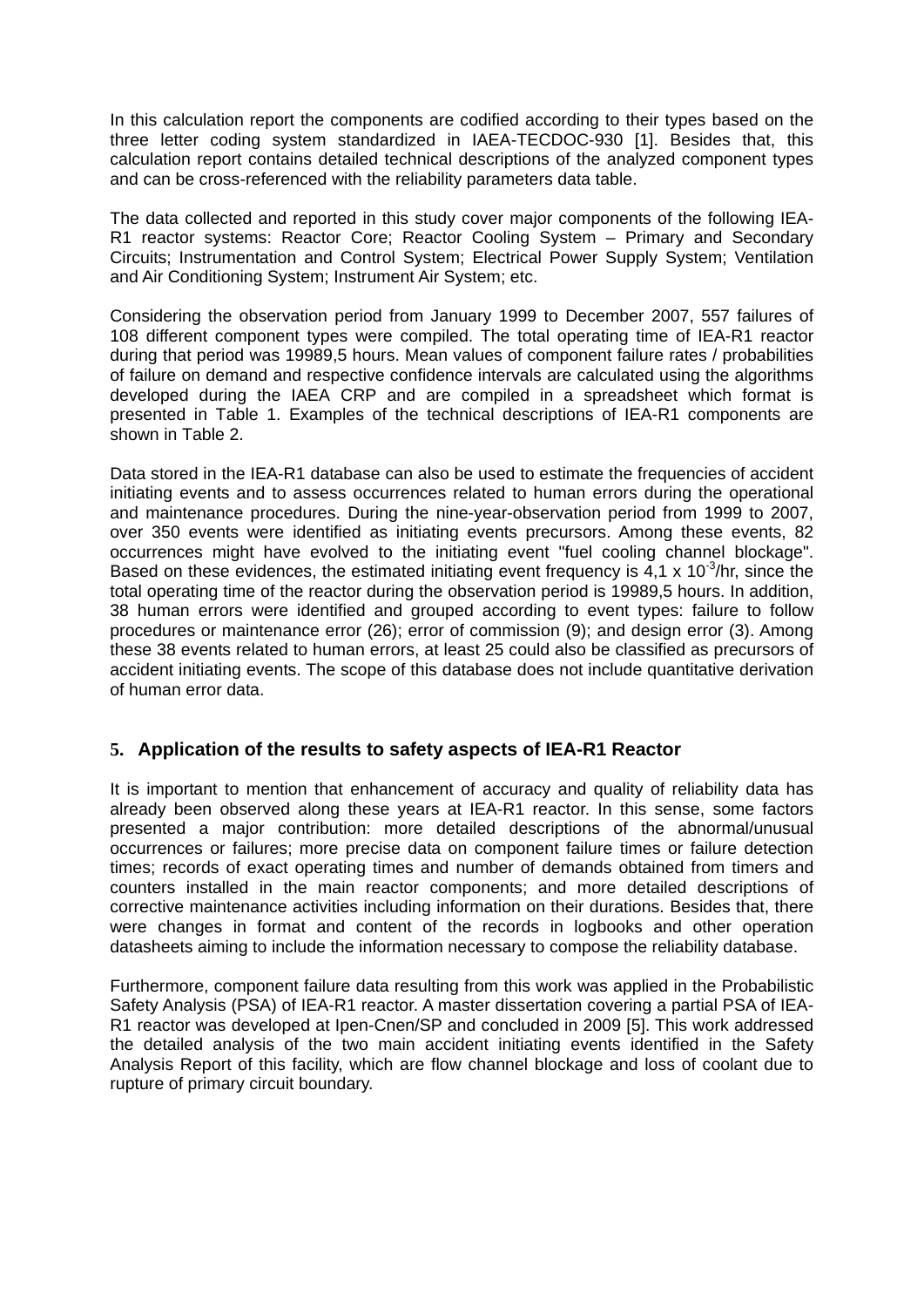|                   |                                                | <b>Reactor</b> | <b>Population</b> | <b>Component Cummulative</b><br>calendar time | <b>Cummulative</b><br>operating<br>time | <b>Demands</b> | Failure,<br>mode | <b>Failures</b> | <b>Failure</b><br>rate | <b>Failure</b><br>probability |          | 90% Confidence<br>bounds |
|-------------------|------------------------------------------------|----------------|-------------------|-----------------------------------------------|-----------------------------------------|----------------|------------------|-----------------|------------------------|-------------------------------|----------|--------------------------|
| Code              | <b>Component type description</b>              | Code           | #                 | hs                                            | hs                                      | #              |                  | #               | 1/h                    | 1/demand                      | 5%       | 95%                      |
| ACF <sub>01</sub> | <b>Fission Counter</b>                         | <b>BR01</b>    | $\overline{2}$    |                                               | $2.16E + 04$                            |                | F                | 12              | 5.55E-04               | ÷.                            | 3.20E-04 | 9,00E-04                 |
| ACF01             | <b>Fission Counter</b>                         | <b>BR01</b>    | $\overline{2}$    |                                               | $2.16E + 04$                            |                | B                | $\overline{7}$  | 3.24E-04               |                               | 1,52E-04 | 6.08E-04                 |
| ACF01             | <b>Fission Counter</b>                         | <b>BR01</b>    | $\overline{2}$    |                                               | 2,16E+04                                |                |                  |                 | 4,63E-05               | $\sim$                        | 2,37E-06 | 2,20E-04                 |
| AC <sub>101</sub> | <b>Ionisation Chamber -</b><br>compensated     | <b>BR01</b>    | 3                 |                                               | 2,16E+04                                |                | F                | 3               | 1,39E-04               |                               | 3,78E-05 | 3,59E-04                 |
| AC <sub>101</sub> | <b>Ionisation Chamber -</b><br>compensated     | <b>BR01</b>    | 3                 |                                               | 2,16E+04                                |                | B                | $\mathbf{1}$    | 4,63E-05               |                               | 2,37E-06 | 2,20E-04                 |
| ACI01             | Ionisation Chamber -<br>compensated            | <b>BR01</b>    | 3                 |                                               | $2.16E + 04$                            |                | N                | $\mathbf{1}$    | 4.63E-05               |                               | 2.37E-06 | 2.20E-04                 |
| ACI <sub>02</sub> | <b>Ionisation Chamber - non</b><br>compensated | <b>BR01</b>    | 5                 |                                               | 6,00E+04                                |                | F                | $\overline{2}$  | 3,34E-05               |                               | 5,93E-06 | 1,05E-04                 |
| ALR01             | Sensor - pool water level<br>float type        | <b>BR01</b>    | $\overline{1}$    | 7,88E+04                                      |                                         |                | K                | $\overline{4}$  | 5,07E-05               |                               | 1,73E-05 | 1,16E-04                 |
| ALR02             | Sensor - pool water level -<br>ultrasonic type | <b>BR01</b>    | 3                 | 2,37E+05                                      |                                         |                | F                | $\mathbf{1}$    | 4,23E-06               |                               | 2,17E-07 | 2,01E-05                 |
| ALR02             | Sensor - pool water level<br>ultrasonic type   | <b>BR01</b>    | 3                 | 2,37E+05                                      |                                         |                | N                | 3               | 1.27E-05               |                               | 3.46E-06 | 3.28E-05                 |
| APD01             | Sensor - pressure<br>difference                | <b>BR01</b>    | $\overline{4}$    | $3,15E+05$                                    |                                         |                | F                | $\mathbf{1}$    | 3,17E-06               |                               | 1,63E-07 | 1,50E-05                 |
| AQC01             | Sensor - conductivity<br>(water re-treatment)  | <b>BR01</b>    | $\overline{2}$    | 1,58E+05                                      |                                         |                | N                | $\mathbf{1}$    | 6.34E-06               |                               | 3,25E-07 | 3,01E-05                 |
| AQC02             | Sensor - conductivity<br>(water treatment)     | <b>BR01</b>    | $\overline{4}$    |                                               | 1,58E+05                                |                | B                | $\mathbf{1}$    | 6,33E-06               |                               | 3.25E-07 | 3,00E-05                 |

Table 1 - Example of the IEA-R1 Component Reliability Database

| Component         |                                                 | <b>Description</b>                                                                                                        |
|-------------------|-------------------------------------------------|---------------------------------------------------------------------------------------------------------------------------|
| Code              |                                                 |                                                                                                                           |
| ACF <sub>01</sub> | Component Type / Name: Fission chamber          |                                                                                                                           |
|                   |                                                 | System: Instrumentation and Control System                                                                                |
|                   |                                                 | Component "Tag": IC-CAF-01; IC-CAF-02; IC-CAF-03; IC-CAF-04                                                               |
|                   | Population: 4                                   |                                                                                                                           |
|                   |                                                 | Location: reactor core                                                                                                    |
|                   |                                                 | Manufacturer: IPEN / IST Imaging & Sensity Tec                                                                            |
|                   |                                                 | Component characteristics: model WL-6376A; 93% enriched U                                                                 |
|                   |                                                 | Operating duty: 1 fission chamber functioning (reactor core), 3 standby                                                   |
|                   |                                                 | Component boundary: sensor and cabling (excluding components installed in the control console)                            |
|                   |                                                 | Linked components: ICC02 (safety channels)                                                                                |
| <b>ACI 01</b>     |                                                 | Component Type / Name: Ionisation chamber - compensated (linear channel)                                                  |
|                   |                                                 | System: Instrumentation and Control System<br>Component "Tag": IC-CIC-01; IC-CIC-02; IC-CIC-03                            |
|                   | Population: 3                                   |                                                                                                                           |
|                   |                                                 | Location: reactor core                                                                                                    |
|                   |                                                 | Manufacturer: Westinghouse / IST Imaging & Sensity Tec                                                                    |
|                   |                                                 | Component characteristics: WL-7741 (CIC-01); WL-23084 (CIC-02/03)                                                         |
|                   |                                                 | Operating duty: 1 ionisation chamber functioning (reactor core), 2 standby                                                |
|                   |                                                 | Component boundary: sensor and cabling (excluding components installed in the control console)                            |
|                   |                                                 | Linked components: ICC01 (linear channel)                                                                                 |
| <b>ACI02</b>      |                                                 | Component Type / Name: lonisation chamber - non compensated (safety channel)                                              |
|                   |                                                 | System: Instrumentation and Control System                                                                                |
|                   |                                                 | Component "Tag": IC-CNC-01; IC-CNC-02; IC-CNC-03; IC-CNC-04; IC-CNC-05                                                    |
|                   | Population: 5                                   |                                                                                                                           |
|                   |                                                 | Location: reactor core (CNC-01/02/04/05); basement (CNC-03)                                                               |
|                   |                                                 | Manufacturer: Westinghouse (CNC-01/02/04); Ipen (CNC-03); IST Imaging & Sensity Tec (CNC-05)                              |
|                   |                                                 | Component characteristics: model WL-6937 (CNC-01/02/04/05); HOM-CARREI-N16 (CNC-03)                                       |
|                   |                                                 | Operating duty: 3 ionisation chamber functioning, 2 standby                                                               |
|                   |                                                 | Component boundary: sensor and cabling (excluding components installed in the control console)                            |
|                   |                                                 | Linked components: ICC02 (safety channels); N-16 channel; EPH01 (high power voltage)                                      |
| <b>ALR 01</b>     |                                                 | Component Type / Name: Sensor - pool water level - float type<br>System: Instrumentation and Control System               |
|                   | Component "Tag": IC-MDS-01                      |                                                                                                                           |
|                   | Population: 1                                   |                                                                                                                           |
|                   |                                                 | Location: reactor pool                                                                                                    |
|                   | Manufacturer: NIVETEC                           |                                                                                                                           |
|                   |                                                 | Component characteristics: NPR-EXD; series 600-010-304                                                                    |
|                   |                                                 | Operating duty: continuous functioning                                                                                    |
|                   |                                                 | Component boundary: sensor, transmitter and local power supply                                                            |
|                   |                                                 | Linked components: control room indicating instrument; URS01 (Scram circuit)                                              |
| <b>ALR 02</b>     |                                                 | Component Type / Name: Sensor - pool water level - ultrasonic type                                                        |
|                   |                                                 | System: Emergency Core Cooling System                                                                                     |
|                   |                                                 | Component "Tag": RE-MDS-01; RE-MDS-02; RE-MDS-03                                                                          |
|                   | Population: 3                                   |                                                                                                                           |
|                   |                                                 | Location: reactor pool; retention tank<br>Manufacturer: CONTROL LEVEL / INCONTROL                                         |
|                   | Component characteristics: model ES-9063A4048AZ |                                                                                                                           |
|                   |                                                 | Operating duty: 2 sensors in continuous functioning; 1 stand-by                                                           |
|                   |                                                 | Component boundary: sensor, transmitter and local power supply - excluding indicators RE-INN-01 (emergency room), RE-INN- |
|                   |                                                 | 02 (control room) and RE-INN-03 (laboratory) installed in the control room                                                |
|                   |                                                 | Linked components: UIE02 (indicating instrument); URS01 (Scram circuit)                                                   |

Table 2 - Example of the IEA-R1 Component Technical Description Database